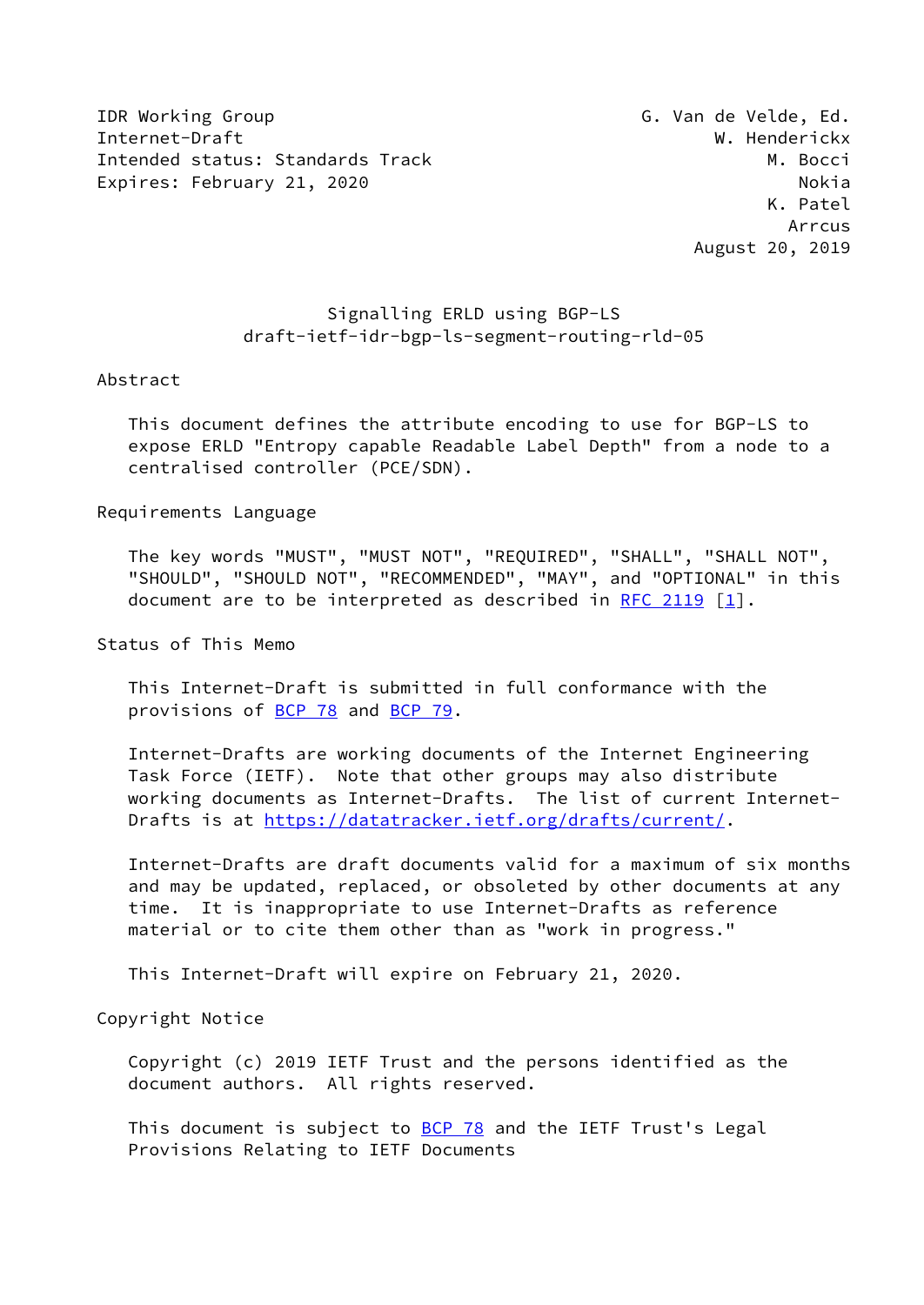### <span id="page-1-1"></span>Internet-Draft Signalling ERLD using BGP-LS August 2019

 [\(https://trustee.ietf.org/license-info](https://trustee.ietf.org/license-info)) in effect on the date of publication of this document. Please review these documents carefully, as they describe your rights and restrictions with respect to this document. Code Components extracted from this document must include Simplified BSD License text as described in Section 4.e of the Trust Legal Provisions and are provided without warranty as described in the Simplified BSD License.

Table of Contents

| 2. Conventions used in this document 2            |
|---------------------------------------------------|
|                                                   |
|                                                   |
|                                                   |
| $\underline{4}$ . Advertising of ERLD in BGP-LS 3 |
|                                                   |
|                                                   |
|                                                   |
|                                                   |
| 8.1. Normative References 4                       |
| 8.2. Informative References 5                     |
|                                                   |
|                                                   |

#### <span id="page-1-0"></span>[1](#page-1-0). Introduction

 When Segment Routing tunnels are computed by a centralised controller, it is beneficial that the controller knows the ERLD (Entropy Readable Label Depth) of each node or link a tunnel traverses. A network node signalling an ERLD MUST support the ability to read the signalled number of labels before any action is done upon the packet and SHOULD support entropy awareness found within the signalled ERLD depth.

 ERLD awareness of each node will allow a network SDN controller to influence the path used for each tunnel. The SDN controller may for example only create tunnels with a label stack smaller or equal as the ERLD of each node on the path. This will allow the network to behave accordingly (e.g. make use of Entropy Labels to improve ECMP) upon the imposed Segment Routing label stack on each packet.

 This document describes how to use BGP-LS to expose the ERLD of a node.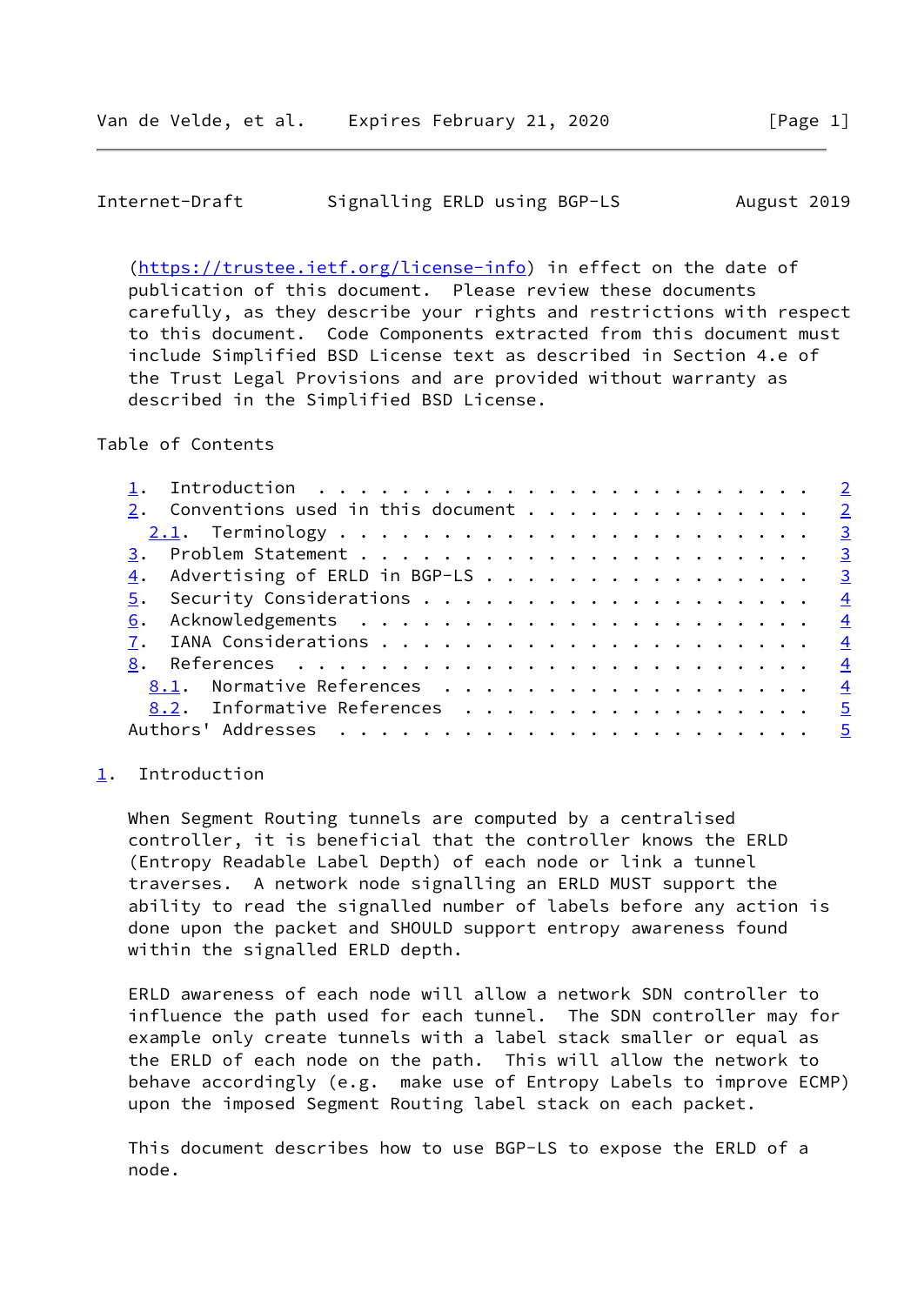<span id="page-2-0"></span>[2](#page-2-0). Conventions used in this document

Van de Velde, et al. Expires February 21, 2020 [Page 2]

<span id="page-2-2"></span>Internet-Draft Signalling ERLD using BGP-LS August 2019

<span id="page-2-1"></span>[2.1](#page-2-1). Terminology

 BGP-LS: Distribution of Link-State and TE Information using Border Gateway Protocol

ERLD: Entropy capable Readable Label Depth

ELC: Entropy Label Capability

MSD: Maximum SID Depth

SID: Segment Identifier

<span id="page-2-3"></span>[3](#page-2-3). Problem Statement

For Segment Routing technology both ISIS  $[7]$  and OSPF  $[6]$  $[6]$  have proposed extensions to signal the ERLD (Entropy Readable Label Depth) and ELC (Entropy Label Capability) of a node. However, if a network SDN controller is connected to the network through a BGP-LS session and not through either ISIS or OSPF technology, then both ERLD and ELC needs to be signalled using BGP-LS encoding. This document describes the extension BGP-LS requires to signal ERLD.

 A network SDN controller having awareness of the ERLD can for example use it as a constraint on path computation to make sure that high bandwidth LSPs are not placed on LAG (Link Aggregation Group), containing links with smaller member bandwidth, if they know the entropy label cannot be processed by the node at the ingress to the link.

<span id="page-2-4"></span>[4](#page-2-4). Advertising of ERLD in BGP-LS

Both ISIS  $\boxed{7}$  and OSPF  $\boxed{6}$  have proposed extensions to signal the ERLD (Entropy Readable Label Depth) and ELC (Entropy Label Capability) using new MSD-type of the Node MSD sub-Type TLV [RFC8491](https://datatracker.ietf.org/doc/pdf/rfc8491)  $[4]$  $[4]$  or [RFC8476](https://datatracker.ietf.org/doc/pdf/rfc8476)  $[3]$  $[3]$ .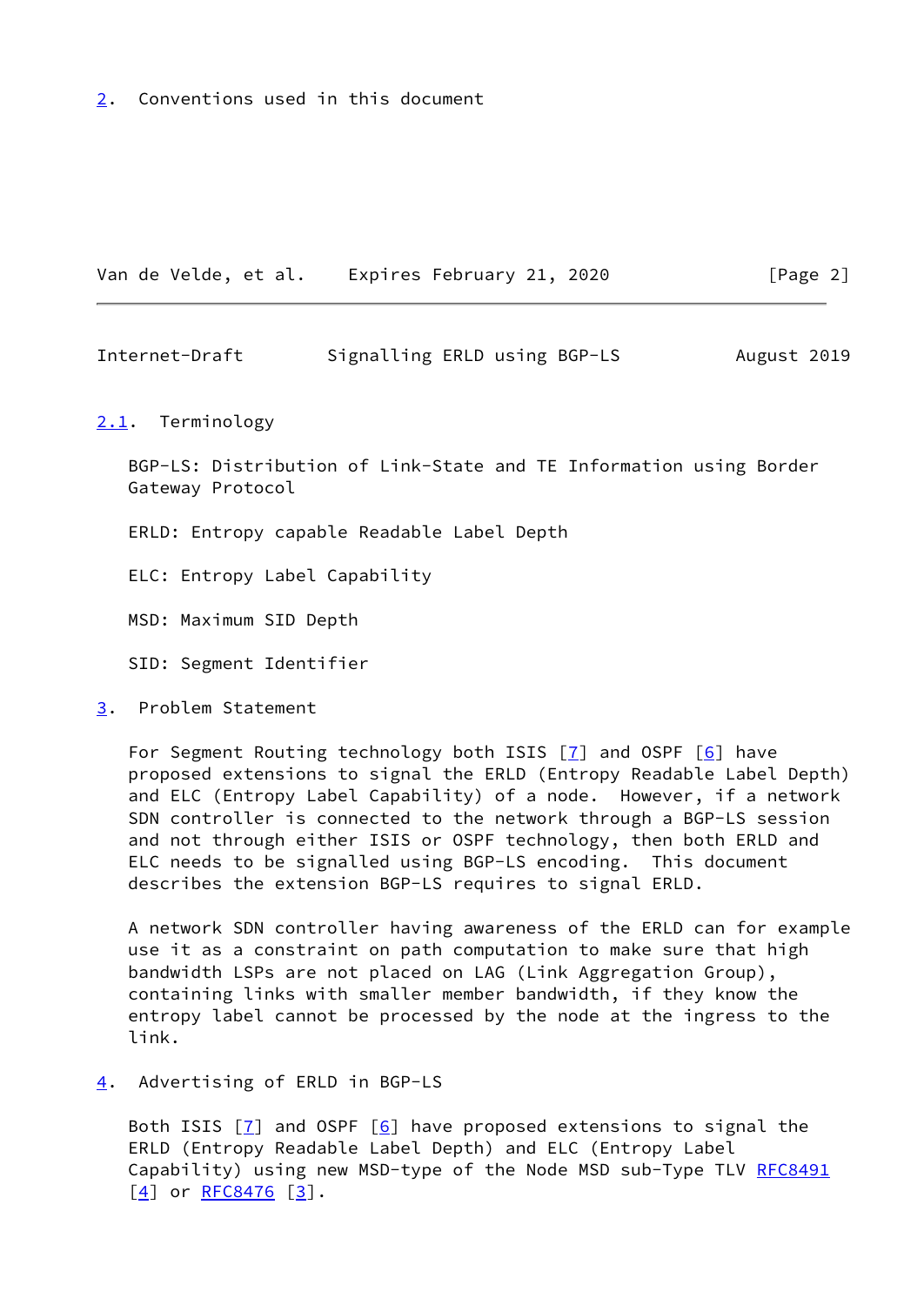This document defines a new node BGP MSD sub-type TLV from [draft](https://datatracker.ietf.org/doc/pdf/draft-ietf-idr-bgp-ls-segment-routing-msd) [ietf-idr-bgp-ls-segment-routing-msd](https://datatracker.ietf.org/doc/pdf/draft-ietf-idr-bgp-ls-segment-routing-msd) [\[5](#page-4-8)] to signal the ERLD.

 A BGP-LS router exporting the IGP LSDB, MUST NOT encode the IGP ERLD value in an BGP-LS ERLD attribute, if the associated ELC is not signalled.

Van de Velde, et al. Expires February 21, 2020 [Page 3]

<span id="page-3-1"></span>Internet-Draft Signalling ERLD using BGP-LS August 2019

0 1 2 3 0 1 2 3 4 5 6 7 8 9 0 1 2 3 4 5 6 7 8 9 0 1 2 3 4 5 6 7 8 9 0 1 +-+-+-+-+-+-+-+-+-+-+-+-+-+-+-+-+ | MSD-Type=TBD | ERLD-Value | +-+-+-+-+-+-+-+-+-+-+-+-+-+-+-+-+

## Figure 1

 The BGP-LS ERLD is encoded as a node MSD sub-type defined in the IANA registry titled "IGP MSD-Types" under the "Interior Gateway Protocol (IGP) Parameters" registry created by [RFC8491](https://datatracker.ietf.org/doc/pdf/rfc8491) [[4\]](#page-4-6).

 The ERLD-Value field in the range between 0 to 255 is set to the BGP- LS imported IGP ERLD. The value of 0 represents lack of ability to read a label stack of any depth, any other value represents the readable label depth of the node.

<span id="page-3-0"></span>[5](#page-3-0). Security Considerations

 This document does not introduce security issues beyond those discussed in [RFC7752](https://datatracker.ietf.org/doc/pdf/rfc7752) [\[2\]](#page-4-9)

<span id="page-3-2"></span>[6](#page-3-2). Acknowledgements

 Thanks to discussions with Acee Lindem, Jeff Tantsura, Stephane Litkowski, Bruno Decraene, Kireeti Kompella, John E. Drake and Carlos Pignataro to bring the concept of combining ELC and RLD into a single ERLD signalled parameter more suitable for SDN controller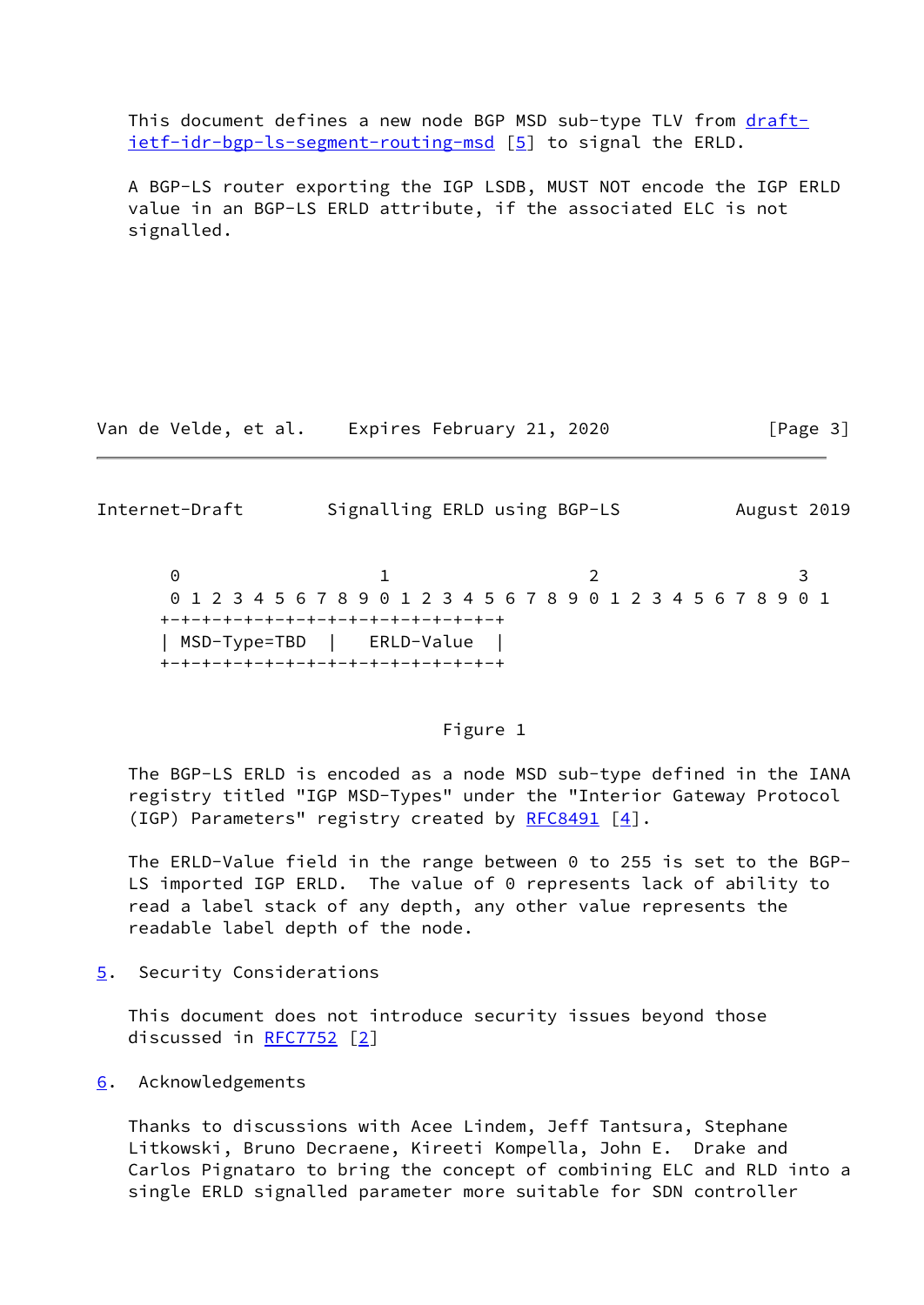based networks.

<span id="page-4-1"></span>[7](#page-4-1). IANA Considerations

 This document requests assigning new BGP MSD sub-TLV code-points as described in [section 4](#page-2-4).

Note: placeholder IANA request

- <span id="page-4-2"></span>[8](#page-4-2). References
- <span id="page-4-3"></span><span id="page-4-0"></span>[8.1](#page-4-3). Normative References
	- [1] Bradner, S., "Key words for use in RFCs to Indicate Requirement Levels", [BCP 14](https://datatracker.ietf.org/doc/pdf/bcp14), [RFC 2119](https://datatracker.ietf.org/doc/pdf/rfc2119), March 1997, <[http://xml.resource.org/public/rfc/html/rfc2119.html>](http://xml.resource.org/public/rfc/html/rfc2119.html).

Van de Velde, et al. Expires February 21, 2020 [Page 4]

<span id="page-4-5"></span>

| Internet-Draft | Signalling ERLD using BGP-LS | August 2019 |  |
|----------------|------------------------------|-------------|--|
|                |                              |             |  |

- <span id="page-4-9"></span> [2] Gredler, H., Ed., Medved, J., Previdi, S., Farrel, A., and S. Ray, "North-Bound Distribution of Link-State and Traffic Engineering (TE) Information Using BGP", [RFC 7752,](https://datatracker.ietf.org/doc/pdf/rfc7752) DOI 10.17487/RFC7752, March 2016, <[https://www.rfc-editor.org/info/rfc7752>](https://www.rfc-editor.org/info/rfc7752).
- <span id="page-4-7"></span> [3] Tantsura, J., Chunduri, U., Aldrin, S., and P. Psenak, "Signaling Maximum SID Depth (MSD) Using OSPF", [RFC 8476,](https://datatracker.ietf.org/doc/pdf/rfc8476) DOI 10.17487/RFC8476, December 2018, <[https://www.rfc-editor.org/info/rfc8476>](https://www.rfc-editor.org/info/rfc8476).
- <span id="page-4-6"></span> [4] Tantsura, J., Chunduri, U., Aldrin, S., and L. Ginsberg, "Signaling Maximum SID Depth (MSD) Using IS-IS", [RFC 8491,](https://datatracker.ietf.org/doc/pdf/rfc8491) DOI 10.17487/RFC8491, November 2018, <[https://www.rfc-editor.org/info/rfc8491>](https://www.rfc-editor.org/info/rfc8491).
- <span id="page-4-8"></span> [5] Tantsura, J., Chunduri, U., Talaulikar, K., Mirsky, G., and N. Triantafillis, ["draft-ietf-idr-bgp-ls-segment](https://datatracker.ietf.org/doc/pdf/draft-ietf-idr-bgp-ls-segment-routing-msd) [routing-msd](https://datatracker.ietf.org/doc/pdf/draft-ietf-idr-bgp-ls-segment-routing-msd)", June 2019.

<span id="page-4-4"></span>[8.2](#page-4-4). Informative References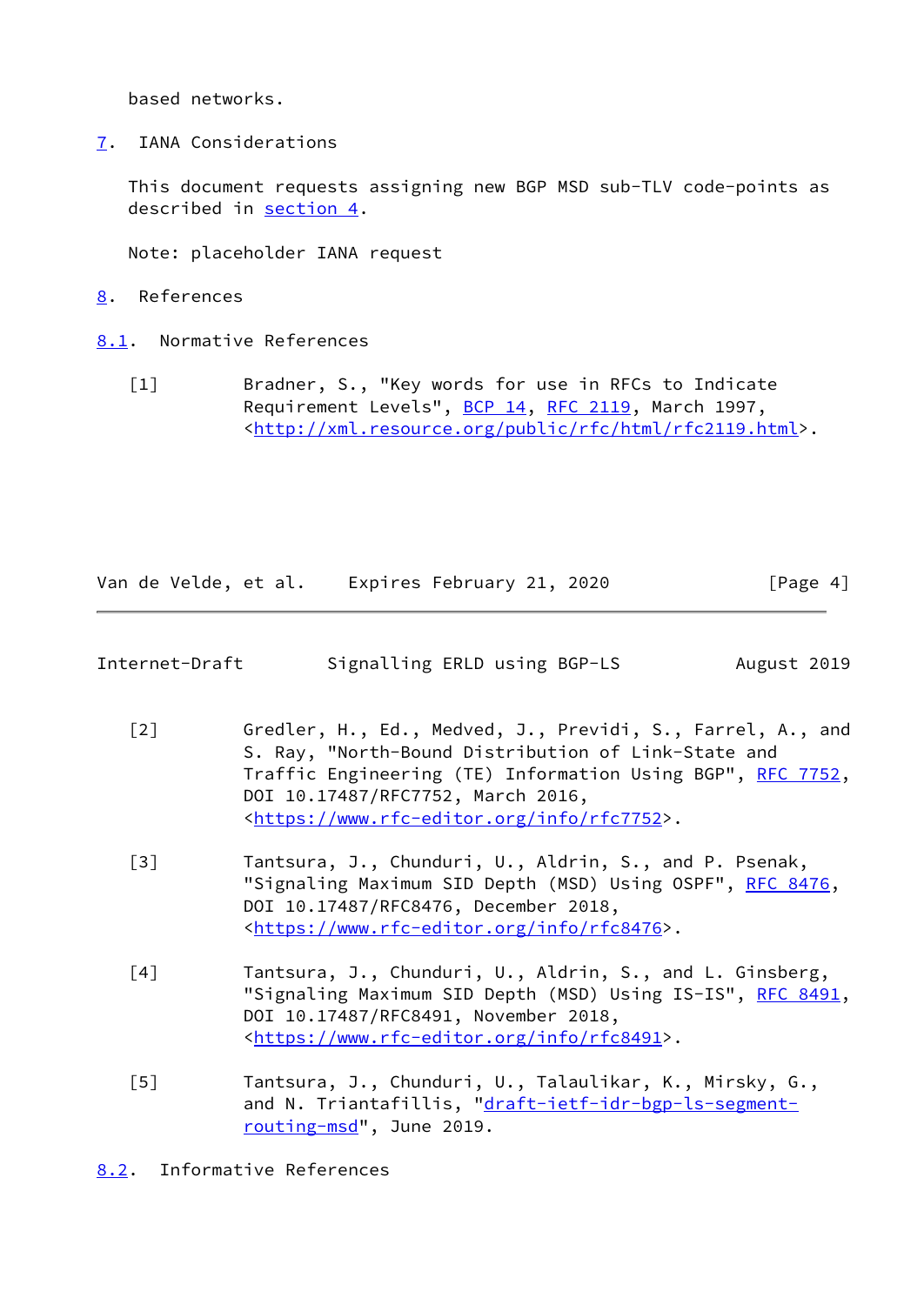<span id="page-5-1"></span> [6] Xu, X., Kini, S., Sivabalan, S., Filsfils, C., and S. Litkowski, "[draft-ietf-ospf-mpls-elc"](https://datatracker.ietf.org/doc/pdf/draft-ietf-ospf-mpls-elc), May 2019.

<span id="page-5-0"></span> [7] Xu, X., Kini, S., Sivabalan, S., Filsfils, C., and S. Litkowski, "[draft-ietf-isis-mpls-elc"](https://datatracker.ietf.org/doc/pdf/draft-ietf-isis-mpls-elc), May 2019.

Authors' Addresses

```
 Gunter Van de Velde (editor)
Nokia
Antwerp
BE
```
Email: gunter.van\_de\_velde@nokia.com

 Wim Henderickx Nokia Belgium

Email: wim.henderickx@nokia.com

|                                                   |                         | Van de Velde, et al. Expires February 21, 2020 | [Page 5]    |
|---------------------------------------------------|-------------------------|------------------------------------------------|-------------|
| Internet-Draft                                    |                         | Signalling ERLD using BGP-LS                   | August 2019 |
| Matthew Bocci<br>Nokia<br>Maidenhead, Berks<br>UK | Shoppenhangers Road     |                                                |             |
|                                                   |                         | Email: matthew.bocci@nokia.com                 |             |
| Keyur Patel<br>Arrcus<br><b>USA</b>               |                         |                                                |             |
|                                                   | Email: keyur@arrcus.com |                                                |             |